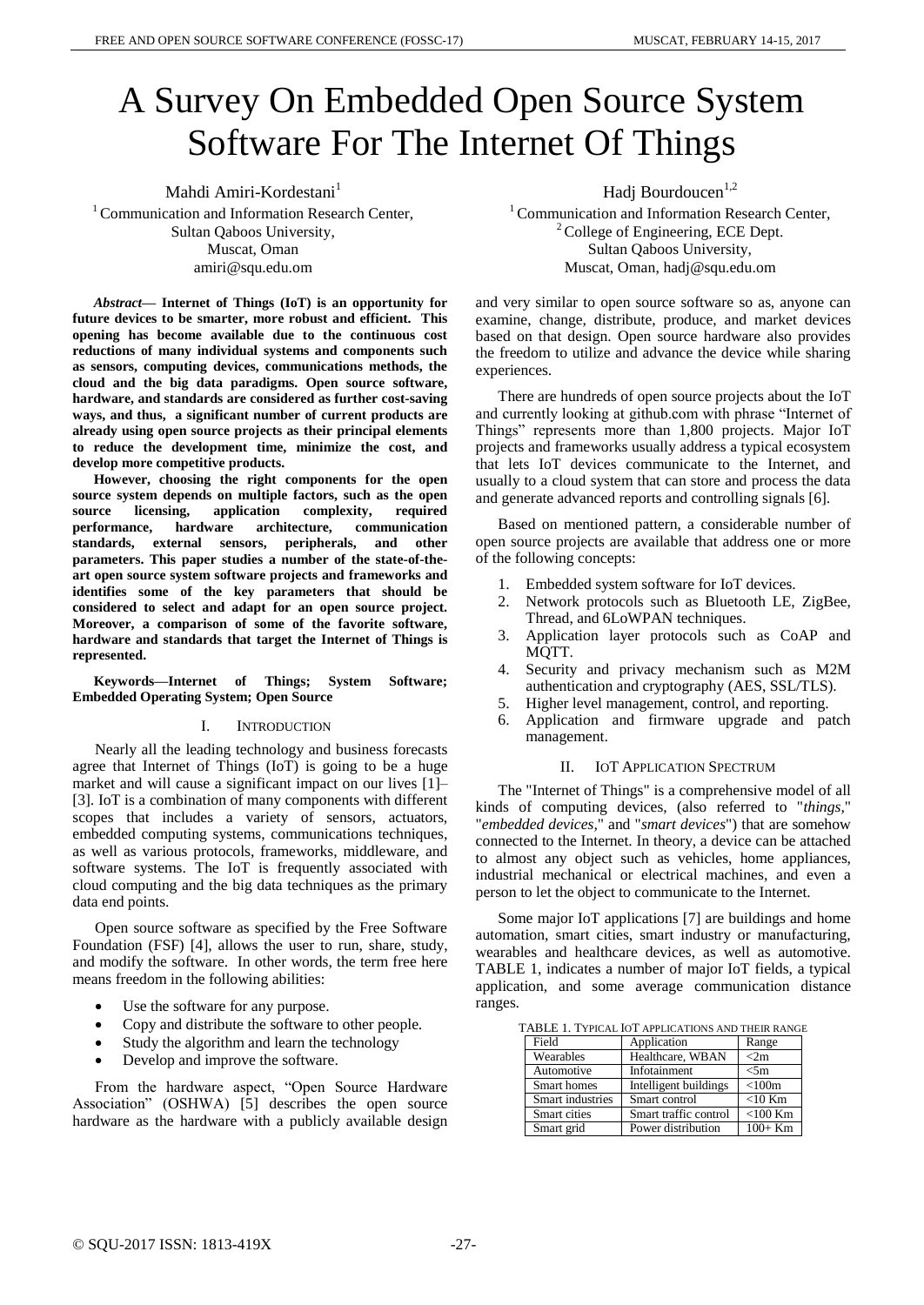A major market for IoT applications is the home appliances that make smart home [8] to be the most popular IoT application among other fields. The smart home includes many available commercial products such home automation

systems, home monitoring, and security systems as well as academic research titles such as intelligent homes and buildings to reduce the overall consumed energy.

TABLE 2. COMPARISON BETWEEN SOME MAJOR IOT CONNECTIVITY STANDARDS

<span id="page-1-0"></span>

| <b>Standard</b>             | <b>Native IP</b>   | 2.4 GHz             | <b>Mesh</b>                | <b>Approximate Range</b>   | Data Rate          | <b>Example Application</b> |
|-----------------------------|--------------------|---------------------|----------------------------|----------------------------|--------------------|----------------------------|
| Wifi $802.11 \frac{b}{g/n}$ | Yes                | Yes                 | $\mathrm{No}^{\mathrm{a}}$ | $35-250$ m                 | 600 Mbps (802.11n) | Home, Industry             |
| <b>Bluetooth Smart (LE)</b> | N <sub>0</sub>     | Yes                 | No                         | $50-100$ m                 | 1 Mbps             | Home, Wearables            |
| $ANT+$                      | N <sub>0</sub>     | Yes                 | Yes                        | 30 <sub>m</sub>            | 12.8/60 Kbps       | Home, Wearables            |
| ZigBee (802.15.4)           | N <sub>0</sub>     | Yes <sup>b</sup>    | Yes                        | $20 \text{ m}$             | 20 to 250 kbps     | Home, Industry             |
| Thread (802.15.4)           | Yes                | Yes                 | Yes                        | $20 \text{ m}$             | 250 kbps           | Home, Industry             |
| Z-Wave                      | N <sub>0</sub>     | $\mathrm{No}^{\,c}$ | Yes                        | 30 <sub>m</sub>            | $9.6/40/100$ Kbps  | Home, Industry             |
| Sub-Ghz                     | $n/a$ <sup>c</sup> | N <sub>0</sub>      | $n/a^c$                    | $100+$ Km                  | n/a <sup>c</sup>   | Smart City, Grid           |
| Cellular                    | Yes(4G)            | No                  | No.                        | 35 Km (GSM), 200 Km (HSPA) | 50-100 Mbps (LTE)  | Smart City, Grid           |

a. 802.11s also adds the support for mesh networks.

b. ZigBee can operate at 2.4 GHz as well as 868 MHz in EU and 915 MHz in US.

 $\sim$  Z-Wave operates at 868.42 MHz in EU and 908.42 MHz in US, other countries vary.

Sub-Ghz specification depends on the implementation.

Wearable [9] and healthcare devices are the second most popular application of the IoT. A wearable is a small computing device running on a battery that usually includes some microelectromechanical sensors (MEMS) to monitor vital signs such as motions, temperature, heart rate, blood pressure, and others. Some typical wearable applications are for entertainment, fitness, smart watches, as well as healthcare and monitoring devices. As an example, a healthcare device can monitor vital signs and transfer the captured data to an upper system such on the Internet (probably a cloud system) through network gateways or other communication mechanisms such as cellular networks. The health monitoring device and the management system can alert both the person as well as corresponding doctors in case of difficulties and emergencies.

The solutions such as smart cities [8] expand the IoT domain to a wider area. Some major topics are about greater management of traffics, water, waste, and the city security. Some specialized topics such as smart grids [10] expand the IoT to a much wider and to a country or state. The idea behind smart grids is to monitor both sides of electricity consumers and suppliers to optimize the power distribution and increase the efficiency and safety.

IoT applications in industry such as smart industry, smart manufacturing or industrial Internet [7], introduces the combination of electrical and mechanical machines, advanced data analytics and people at work to increase the overall performance and productions. The combination of devices with network sensors and artificial intelligence can better serve the industries to gain productions.

Another trending application for IoT is automotive industry [7]. Some common patterns are vehicle to vehicle (V2V) communications, vehicle to roadside communications, and the network inside vehicles that links all sensors, cameras, the navigation system, and other embedded devices to communicate and collaborate with each other.

# III. OPEN SOURCE IOT SOFTWARE

As discussed above, the IoT applications have a broad range of domains, and they incorporate many network

standards as represented in [TABLE 2,](#page-1-0) with different hardware architectures as illustrated in [TABLE 3](#page-2-0) and consequently, there are many system software and projects for various needs. The system software which is also called operating system for larger computing devices and firmware for smaller embedded systems is usually a type of program that is designed to run on hardware directly. A number of open source system software is discussed here, and a comparison is shown in [TABLE](#page-3-0) 4.

# *A. Collaborative projects*

Many important open source projects follow the type of collaborative projects and are governed by a well-known organization such as the Linux Foundation and a list of corporate members from various industries. Linux Foundation as a key organization in open source is a nonprofit organization with an aim to promote, support and improve Linux and some key open source projects. Currently, there are more than 50 projects listed on the organization's website, and some of those projects are directly targeting the IoT domain such as IoTivity, Tizen, Automotive Grade Linux, Yocto, and Zephyr.

IoTivity [11] is an open source framework of the connectivity standards for IoT that was originally developed by Intel to allow devices to communicate to the Internet and to each other. Another very similar open source project was the AllJoyn framework by Allseen Alliance which is currently merging with IoTivity in a unified framework. Organizations such as Linux Foundation, Open Connectivity Foundation (OCF), AllSeen Alliance and many major companies such as Intel, Microsoft, Samsung, LG, Qualcomm, Mediatek, CISCO, GE, Canon, Sharp and others are all involved in this huge project.

Tizen [12] is a Linux based distribution and a competitor to both Google's Android and Apple's iOS that can address a broad range of embedded devices, including smartphones, tablets, TVs, players, cameras, printers, home appliances, and wearables. Samsung is the major player of Tizen project and has merged its Bada project into Tizen. The other leading members from silicon and telecom industries are Intel, NEC, Fujitsu, Huawei, Panasonic, Sprint, Vodafone and others.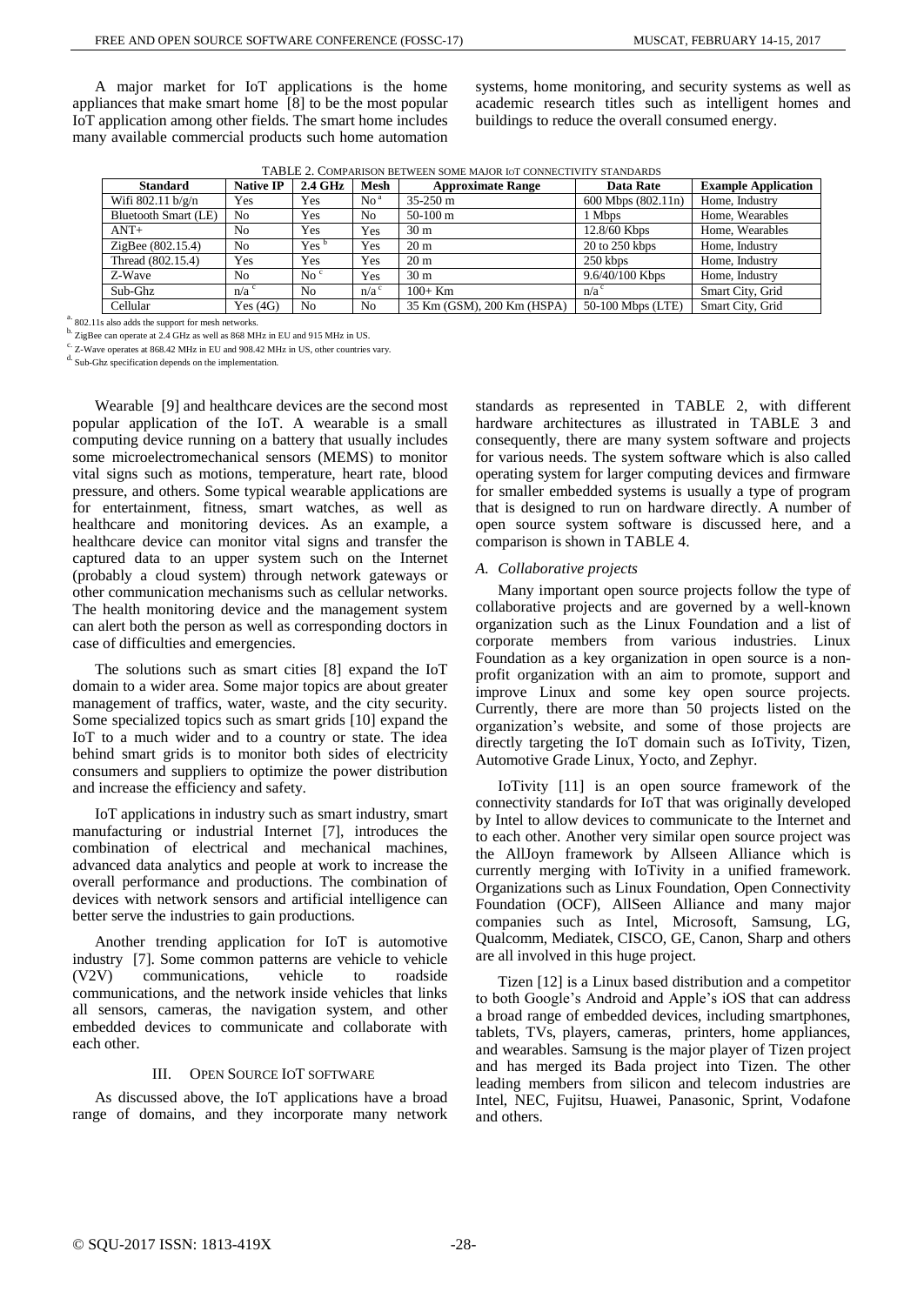Automotive Grade Linux (AGL) [13] is an embedded Linux project to create open source applications and solutions with members from the automotive, telecom, and silicon industries. The primary purpose for AGL is In-Vehicle-Infotainment (IVI) systems, but further applications such as digital instrument panels and telematic systems are also planned to be added. There is also an AGL Linux distribution that collects some of the software that has been originally developed for other platforms such as Tizen IVI and GENIVI in a Linux distribution.

The Yocto [14] is an embedded Linux project that provides a framework to create a highly customized Linux distribution. Some well-known embedded and commercial grade projects such as Mentor Embedded Linux and Wind River Linux are based on specific builds of Yocto Linux project.

Zephyr [15] is somehow a very different developing project from Linux Foundation that provides an embedded and real-time operating system (RTOS) for microcontrollers with concentrated resources that cannot use the standard Linux kernel or they require specialized features such as real-time or safety specifications. Intel (Wind River Systems) originally developed Rocket kernel for embedded and IoT devices. Later, Intel donated the Rocket kernel to Zephyr project to cooperate with other members. Zephyr source code as illustrated in [TABLE](#page-3-0) 4 has a more permissive license compared to other open source RTOS projects such as FreeRTOS as well as the original Linux kernel source code.

<span id="page-2-0"></span>

| Architecture         | <b>Bits</b> | <b>ARM Profile</b> | <b>Suitable IoT devices</b>       | Common cores               | New cores         |
|----------------------|-------------|--------------------|-----------------------------------|----------------------------|-------------------|
| ARM <sub>v</sub> 8-A | 32/64       | Application        | Ultra-high-performance, full OS   | Cortex-A53, A57, A72       | Cortex-A35, $A73$ |
| ARM <sub>v</sub> 8-A | 32          | Application        | High-performance, full OS         | <b>New</b>                 | Cortex-A32        |
| ARM <sub>v</sub> 8-R | 32          | Real-time          | Real-time, High-performance, RTOS | New                        | Cortex-R52        |
| ARMv8-M              | 32          | Controller         | High-performance, RTOS            | New                        | Cortex-M23, M33   |
| ARM <sub>v</sub> 7-A | 32          | Application        | High-performance, full OS         | Cortex-A5, A7, A8, A9, A15 | Cortex-A17        |
| $ARMv7-R$            | 32          | Real-time          | Real-time, RTOS                   | Cortex-R4, R5, R7          | Cortex-R8         |
| $ARMv7E-M$           | 32          | Controller         | Low-power, RTOS plus DSP          | Cortex-M4, M7              | n/a               |
| $ARMv7-M$            | 32          | Controller         | Low-power, RTOS                   | Cortex-M3                  | n/a               |
| ARM <sub>v</sub> 6-M | 32          | Controller         | Ultra Low-power, RTOS             | Cortex-M0, $M0+$ , M1      | n/a               |

TABLE 3. ARM ARCHITECTURES AND EXAMPLE OF IOT APPLICATIONS.

(Full OS stands for full feature operating systems such as Linux, RTOS stands for bare-metal applications or real-time operating systems)

# *B. Android ecosystem*

Google is a key company regarding the IoT field because it is directing the Android software as the base software for many smartphones. Meanwhile, it has the infrastructure and the required experiences for running big data models and cloud services. Currently, Google is offering two products that target the IoT, the Weave [16] as a communications platform and Android Things (formerly Brillo) [17] as an Android-based operating system as well as necessary frameworks for high-end products very similar to Android operating system for smartphones.

Google Weave is a competitor of IoTivity framework and provides a communication and controlling mechanism based on HTTPS for controllable devices such as lights and wall switches. Weave has two components; "*Weave Device SDK*" and "*Weave Server*." The device SDK is an open source library (libiota) written in C language for maximum portability and can be integrated with IoT devices to let them communicate with the Weave servers. Currently, the SDK can only support HVAC controller, light, outlet, television, and wall switch as IoT device types, and there is a promise to add other kinds to this project. The other component of the Weave platform is the server side "*Weave Server*" that presents secure methods to store the states, device registration mechanism, and command broadcasting. The server is already integrated with other Google cloud services.

Android Things follows Android Open Source Project (AOSP) patterns and software that is designed to support high-end IoT devices, sensors, and wireless networking while claiming much lower amounts of storage, memory, and power compared to AOSP. The Android Things also has Android ecosystem and utilizes the existing development tools, APIs, and resources that also provide low-level I/O controls and required libraries for some sensors, display controllers, and embedded modules.

#### *C. ARM ecosystem*

ARM ecosystem is mostly focused on the system software for low-cost and low-power Cortex-M processors. There are many types of hardware devices, and hence there are also many different system software products. For instance, in ARM Cortex processor family, there are three profiles of processors to address various applications as ARM Cortex-A, Cortex-R, and Cortex-M.

ARM Cortex-A family as represented in [TABLE](#page-2-0) 3, is a full-featured application processor with many components such as memory management unit (MMU) and is usually used in high-end devices such as smartphones, tablets, and netbooks. Cortex-A can handle large applications and full feature operating systems such as Android, Linux, and Windows. ARM Cortex-R is designed to be a deterministic processor and to address real-time and functional safety applications. The Cortex-M is the smallest member of the family with much lower cost, performance and power consumption that is more suitable for many IoT devices. As an example, an ultra-low power ARM Cortex-M0+ can run off a battery for years [18], and is still powerful enough for many IoT devices.

As discussed earlier, Android Things (Brillo) is suitable for high-performance processors such as ARM Cortex-A, and x86 architectures. Meanwhile, the Zephyr project from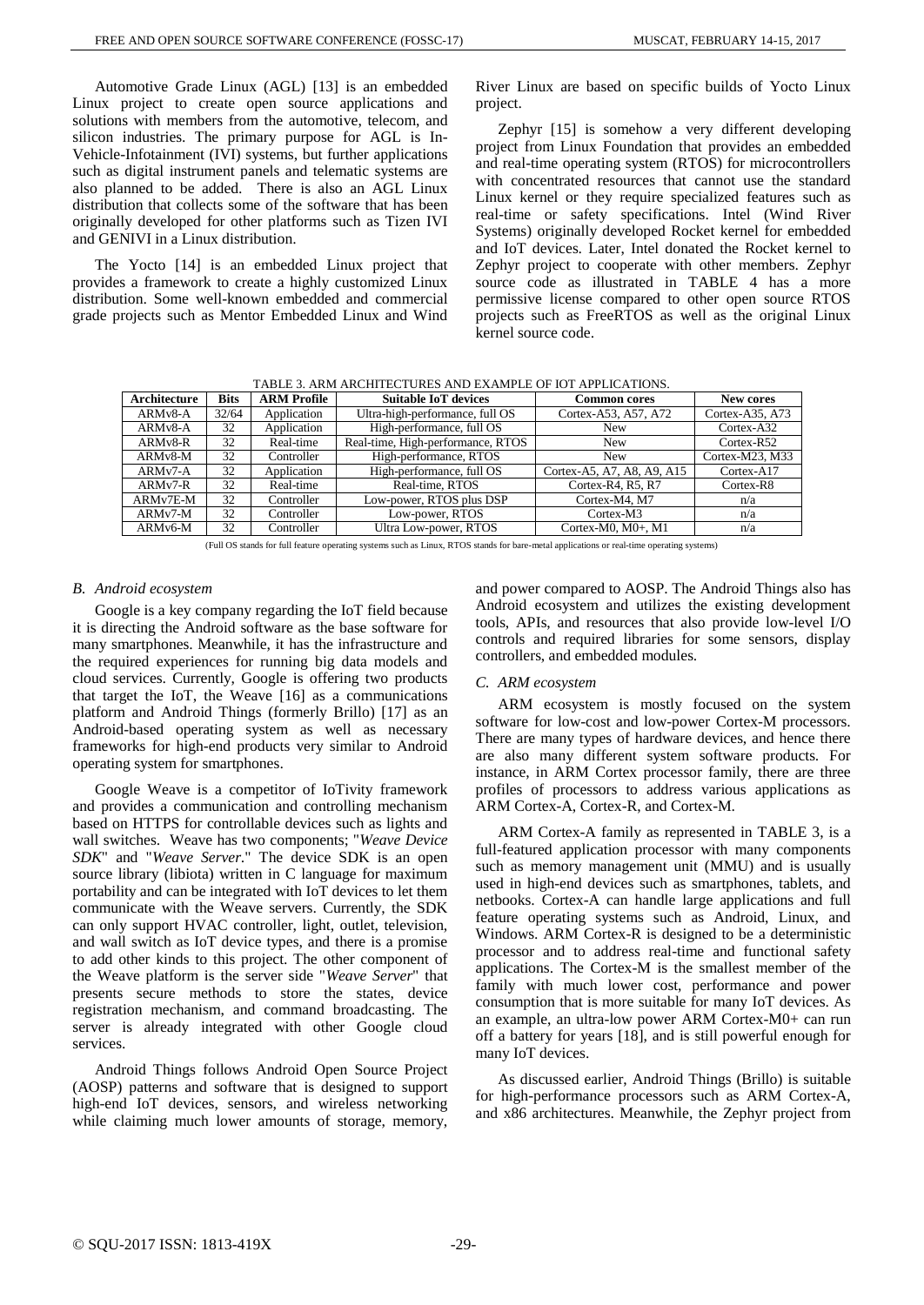Linux Foundation is designed for low-performance controllers such as Cortex-M that lack features such as **MMU** 

mbed is the official ARM solution designed to address the embedded devices and the Internet of Things. The "*mbed OS*" and ARM's upcoming product "*mbed Cloud*" are the two main components of this project [19]. mbed OS is an open source system software (Apache 2.0 license) that targets Cortex-M microcontrollers, and incorporates a tiny RTOS based on CMSIS-RTOS RTX, security features (TLS), many connectivity standards, and device drivers for popular sensors in a modular form. mbed OS supports an extensive range of communication standards such as Bluetooth LE, 6LoWPAN, Ethernet, WiFi, RFID, Cellular, Thread, and LoRa LPWAN. mbed OS is designed to be compatible with upcoming mbed Cloud product from ARM that will add some cloud features such as mbed Cloud Provision, Connect, and Update services to mbed ecosystem.

# *D. Community system software projects*

Other than mentioned extensive ecosystems, many individual projects have turned into key components for IoT devices. Contiki [20] is a well-known system software for both academic research and industrial usage that initially is designed to target the low-power and low-cost microcontrollers such as TI MSP430x, Atmel AVR, and newer TI SimpleLink family. Contiki and its native simulator Cooja, have been used as research vehicles for many wireless sensor network projects. Contiki is best known for the complete and efficient implementation of essential network standards such as IP, UDP, TCP, as well as low-power standards such as 6LoWPAN, RPL, and CoAP.

RIOT [21], [22] is another open source (LGPL) and partially POSIX compatible system software with real-time scheduling support that targets a broad range of 8-bit, 16-bit and 32-bit microcontrollers. RIOT is designed to be energyefficient and modular with very low memory requirements. RIOT was initially developed as a research project by FU Berlin, INRIA, and HAW Hamburg and follows the microkernel type, somehow inherited from FireKernel [23] project that was targeting wireless sensor networks. RIOT supports the essential features such as memory allocations and multi-threading for C and C++ programming languages as an advantage. RIOT already includes some of common networking protocols and standards such as IPv6, 6LoWPAN, UDP, RPL, CoAP, and CCN-Lite.

Apache Mynewt [24] is a new developing system software project and is a real-time and has a modular and open-source architecture designed for low-performance IoT devices. Mynewt targets ARM Cortex M0 to 4 and RISC-V architectures with a plan to extend the hardware support to MIPS architecture. Mynewt targets low-cost devices that have to operate for an extended period with limited power, memory, and flash storages. It is a collaborative open-source project with Apache License 2.0 governed by the Apache Software Foundation. Mynewt includes NimBLE [25] as the first fully open source implementation of Bluetooth Low Energy (BLE) 4.2 as an advantage to the other projects.

There are also many other Linux-based embedded distributions such as Ubuntu Snappy Core, and Ostro that try to address high-performance devices. These are not covered in this paper.

<span id="page-3-0"></span>

| <b>System Software</b> | <b>Provider</b>                              | <b>License</b>   | <b>Example Hardware</b>                                  | <b>Integrated Cloud</b> |
|------------------------|----------------------------------------------|------------------|----------------------------------------------------------|-------------------------|
| Android Things         | Google                                       | Apache 2.0/GPLv2 | High-end processors such as<br>x86, ARM Cortex-A (32/64) | Google Weave            |
| mbed OS                | ARM                                          | Apache 2.0       | <b>ARM Cortex-M</b>                                      | mbed Cloud              |
| Contiki OS             | Community;<br>Thingsquare                    | 3-clause BSD     | ARM Cortex-M, MSP430,<br>AVR. x86                        | Thingsquare             |
| <b>RIOT OS</b>         | Community;<br>FU Berlin                      | LGPLv2.1         | ARM Cortex-M, MSP430,<br><b>ARM7, AVR, x86</b>           | n/a                     |
| Zephyr                 | Collaborative by<br>Linux Foundation         | Apache 2.0       | ARM Cortex-M, x86,<br>ARC, NIOS2                         | n/a                     |
| Apache Mynewt          | Collaborative by<br><b>Apache Foundation</b> | Apache 2.0       | Cortex-M, RISC-V                                         | n/a                     |

TABLE 4. COMPARISON BETWEEN ARM MBED, ANDROID THINGS, AND SOME COMMUNITY PROJECT.

# IV. RESEARCH OPPORTUNITIES

Communication standards, security, and privacy are a number of significant research areas for IoT devices [2], [26], [27] because the connected things are not always general purpose computers, but a variety of embedded devices that can communicate to each other and to the Internet. For instance, an insecure device can compromise and allow unauthorized users to gain necessary access to perform the monitoring or controlling the device or a system and collect private data or disturb the owner.

Security risks for IoT devices can be caused by different reasons [27] such as the lack of experience regarding security concerns, the absence of aftersales bug fixes or updates, problems during software upgrades, constrained hardware interfaces and resources, and even backdoors and malware created during the development or manufacturing.

Recent research on some IoT devices [28] reports that 90% of embedded devices including their ecosystem software collect some personal information and 70% of them communicate through unencrypted network services. About, 60% of the system software of investigated devices could be upgraded through the network without using any data encryption or protection mechanisms. Moreover, some update images (firmware and patches) where standard Linux file system images could easily be mounted and altered by ordinary users.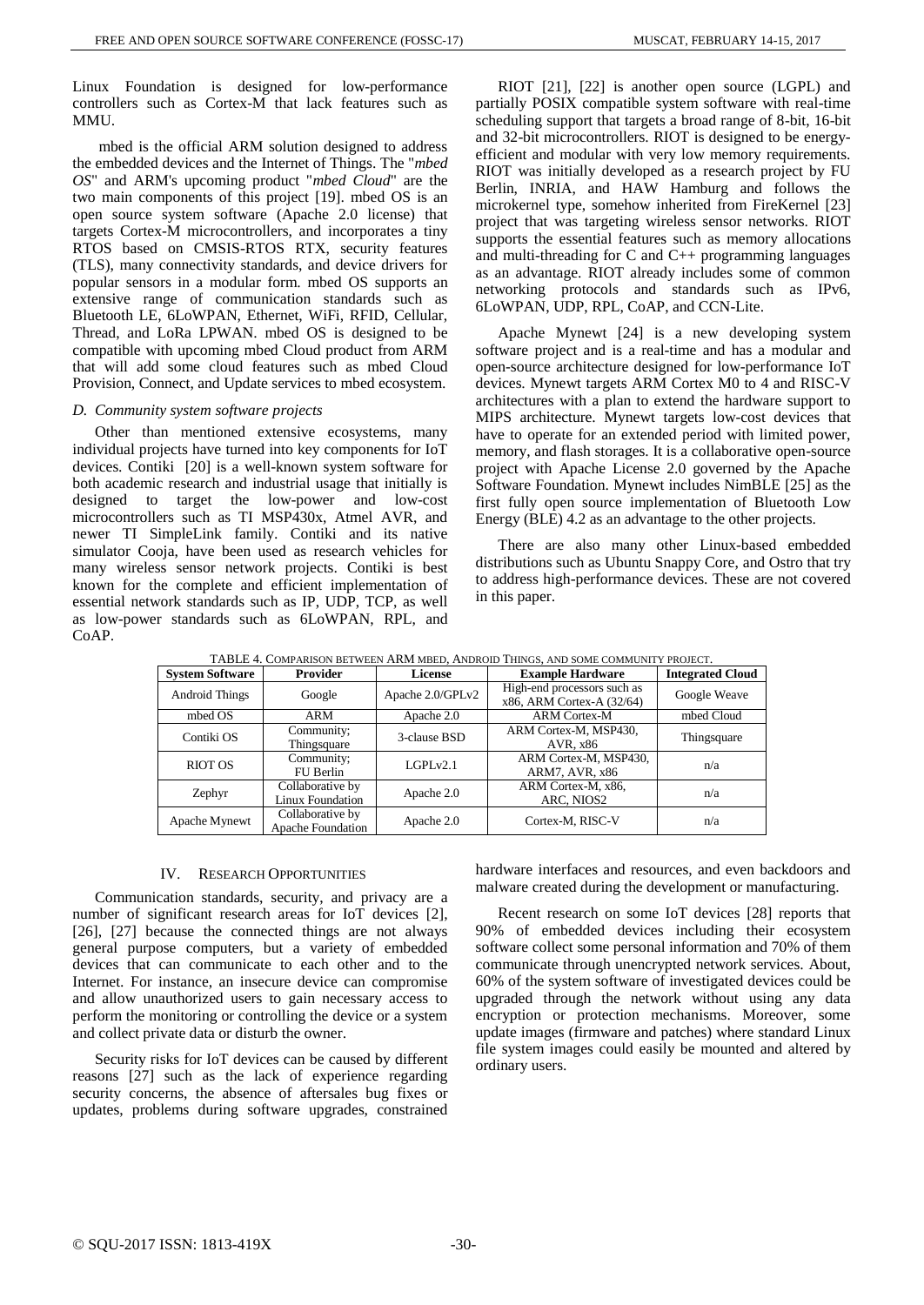The Internet of Things will bring shortly many embedded smart things to our life. Many open source components such as system software projects can be employed to accelerate the development speed and reduce the overall cost of future devices.

Some primary concerns in choosing an open source system software other than technical specifications (such as support for hardware, functionality, reliability, performance, network connectivity and standards) are the type of software license, project governance, founding members, commercial and community supports, and finally the size of users.

A number of major ecosystems have been introduced and studied in this paper. Among all those projects, the IoTivity from Linux Foundation has an active and massive community from reputable companies with a permissive license without commercial components.

Google Android Things in combination with Android operating system, Google cloud infrastructure, and other cloud services is also a turnkey solution that will empower lots of high-performance devices in the near future but will lock solution providers to Google ecosystem.

The other ecosystem is ARM mbed OS in combination with mbed Cloud as a chip to the cloud solution that can target low-performance MCU devices but will also lock solution providers to mbed Cloud ecosystem.

Contiki, Zephyr, Mynewt, and RIOT introduced in this paper (summarized in [TABLE](#page-3-0) 4) are open source system software without integrated commercial cloud services that can be utilized as essential components for larger ecosystems systems.

Contiki and RIOT are both mature system software projects for IoT devices. Contiki has an extensive networking stack and a strong community that is supported by a number of large companies. There is also an integrated commercial cloud solution from the Thingsquare that extends and connects this project to the cloud. It is worth noting that RIOT better supports high-level languages such as C and C++ and has a better memory management with a multi-thread support but offers a restricted "LGPLv2.1" software license compared to the "3-clause BSD" license used by Contiki OS.

Zephyr and Mynewt are two emerging collaborative projects from Linux Foundation and Apache Foundation with Apache 2.0 as a permissive open source license. Both projects are quickly growing by adding hardware supports, software, and connectivity features and they will capture more interest in the future from IoT vendors.

# ACKNOWLEDGMENT

This work is part of the research that is conducted at the "*Free and Open Source Software Laboratory*" at Communication and Information Research Center (CIRC), Sultan Qaboos University, Muscat, Oman.

#### **REFERENCES**

- [1] J. Gubbi, R. Buyya, S. Marusic, and M. Palaniswami, "Internet of Things (IoT): A vision, architectural elements, and future directions," *Futur. Gener. Comput. Syst.*, vol. 29, no. 7, pp. 1645–1660, 2013.
- [2] L. Atzori, A. Iera, and G. Morabito, "The Internet of Things: A survey," *Comput. Networks*, vol. 54, no. 15, pp. 2787–2805, 2010.
- [3] J. Manyika *et al.*, "The Internet of Things: Mapping the value beyond the hype.," *McKinsey Global Institute*, 2015. [Online]. Available: http://www.mckinsey.com/business-functions/digitalmckinsey/our-insights/the-internet-of-things-the-value-ofdigitizing-the-physical-world. [Accessed: 03-Jan-2017].
- [4] "What is free software?," *Free Software Foundation*. [Online]. Available: https://www.gnu.org/philosophy/free-sw.html. [Accessed: 24-Dec-2016].
- [5] "Open Source Hardware (OSHW) Definition," *Open Source Hardware Association*. [Online]. Available: http://www.oshwa.org/definition/. [Accessed: 24-Dec-2016].
- [6] H. Derhamy, J. Eliasson, J. Delsing, and P. Priller, "A survey of commercial frameworks for the Internet of Things," in *2015 IEEE 20th Conference on Emerging Technologies Factory Automation (ETFA)*, 2015, pp. 1–8.
- [7] *Internet of Things Applications - From Research and Innovation to Market Deployment (River Publishers Series in Communications)*. River Publishers, 2014.
- [8] D. Miorandi, S. Sicari, F. De Pellegrini, and I. Chlamtac, "Internet of things: Vision, applications and research challenges," *Ad Hoc Networks*, vol. 10, no. 7, pp. 1497–1516, 2012.
- [9] A. Pantelopoulos and N. G. Bourbakis, "A Survey on Wearable Sensor-Based Systems for Health Monitoring and Prognosis," *IEEE Trans. Syst. Man, Cybern. Part C (Applications Rev.*, vol. 40, no. 1, pp. 1–12, Jan. 2010.
- [10] V. C. Gungor *et al.*, "Smart Grid Technologies: Communication Technologies and Standards," *IEEE Trans. Ind. Informatics*, vol. 7, no. 4, pp. 529–539, Nov. 2011.
- [11] "IoTivity project," *Linux Foundation*. [Online]. Available: https://www.iotivity.org/about. [Accessed: 24-Dec-2016].
- [12] "TIZEN," *Linux Foundation*. [Online]. Available: https://www.tizen.org/about. [Accessed: 24-Dec-2016].
- [13] "Automotive Grade Linux," *Linux Foundation*. [Online]. Available: https://www.automotivelinux.org/about. [Accessed: 24-Dec-2016].
- [14] "Yocto Project," *Linux Foundation*. [Online]. Available: https://www.yoctoproject.org/about. [Accessed: 24-Dec-2016].
- [15] "Zephyr Project," *Linux Foundation*. [Online]. Available: https://www.zephyrproject.org/about.
- [16] "Google Weave," *Google*. [Online]. Available: https://developers.google.com/weave/. [Accessed: 24-Dec-2016].
- [17] "Android Things," *Google*. [Online]. Available: https://developer.android.com/things/index.html. [Accessed: 24- Dec-2016].